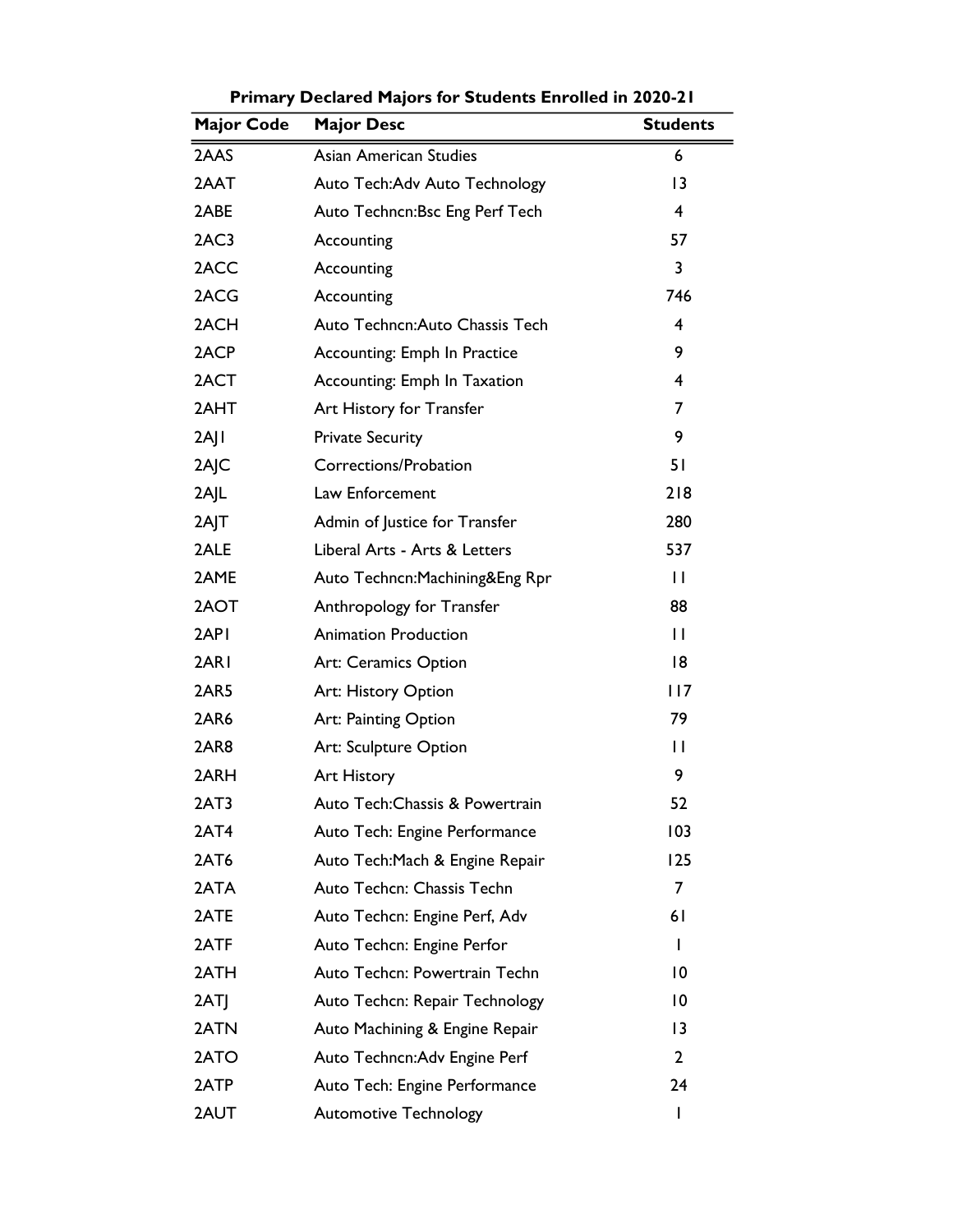| 2BAT             | <b>Business Admin for Transfer</b>    | 1,815           |
|------------------|---------------------------------------|-----------------|
| 2BCI             | Liberal Arts-Business&CIS Emph        | 150             |
| 2BIO             | <b>Biological Sciences</b>            | 1,718           |
| 2BIT             | <b>Biology for Transfer</b>           | 112             |
| 2BIW             | <b>Business Information Worker</b>    | 9.              |
| 2BOC             | <b>Business Office Clerk</b>          | 6               |
| 2BSF             | <b>Business Software Applications</b> | 6               |
| 2BUI             | <b>Business Administration</b>        | 108             |
| 2BUS             | <b>Business Administration</b>        | 2,122           |
| 2CAD             | Computer Aided Dsgn-Mechanical        | 118             |
| 2CBP             | <b>CIS: Business Programming</b>      | $\overline{19}$ |
| 2CCI             | Comp Crime Investig & Security        | 3               |
| 2CD              | Child Development                     | 740             |
| 2CD <sub>I</sub> | Child Development                     | 37              |
| 2CD <sub>2</sub> | Child Development                     | 105             |
| 2CDA             | Child Devel: Center Admin             | L               |
| 2CDE             | Early Interv/Spcl Educ Assist         | 9               |
| 2CFI             | Cyber Forensics&Investigations        | 9               |
| 2CGE             | <b>Transfer Studies - CSUGE</b>       | 61              |
| 2CHD             | Child Development                     | 153             |
| 2CI8             | CIS: Systems Programming              | 224             |
| 2CIA             | <b>CIS Network Administration</b>     | $\mathbf{I}$    |
| 2CIB             | <b>CIS: Business Programming</b>      | 174             |
| 2CII             | <b>CIS: Network Programming</b>       | 78              |
| 2CLB             | <b>Clinical Laboratory Assistant</b>  | $\overline{10}$ |
| 2CMM             | <b>Communication Studies</b>          | 353             |
| 2CMS             | <b>Communication Studies-Transfer</b> | 298             |
| 2CNC             | <b>CNC Machinist</b>                  | 73              |
| 2CNM             | <b>CNC Machinist</b>                  | 33              |
| 2CNP             | CNC Programming-CAD/CAM               | 28              |
| 2CNR             | CNC Research & Develop Machin         | 68              |
| 2CNT             | <b>CIS:Network Programming</b>        | 12              |
| 2COM             | <b>Communication Studies</b>          | $\overline{2}$  |
| 2CPI             | Auto Tech: Chassis & Powertrain       | 9               |
| 2CPG             | Programming in C/C++                  | 227             |
| 2CPR             | Programming in C                      | I               |
| 2CST             | <b>Computer Science for Transfer</b>  | 2,348           |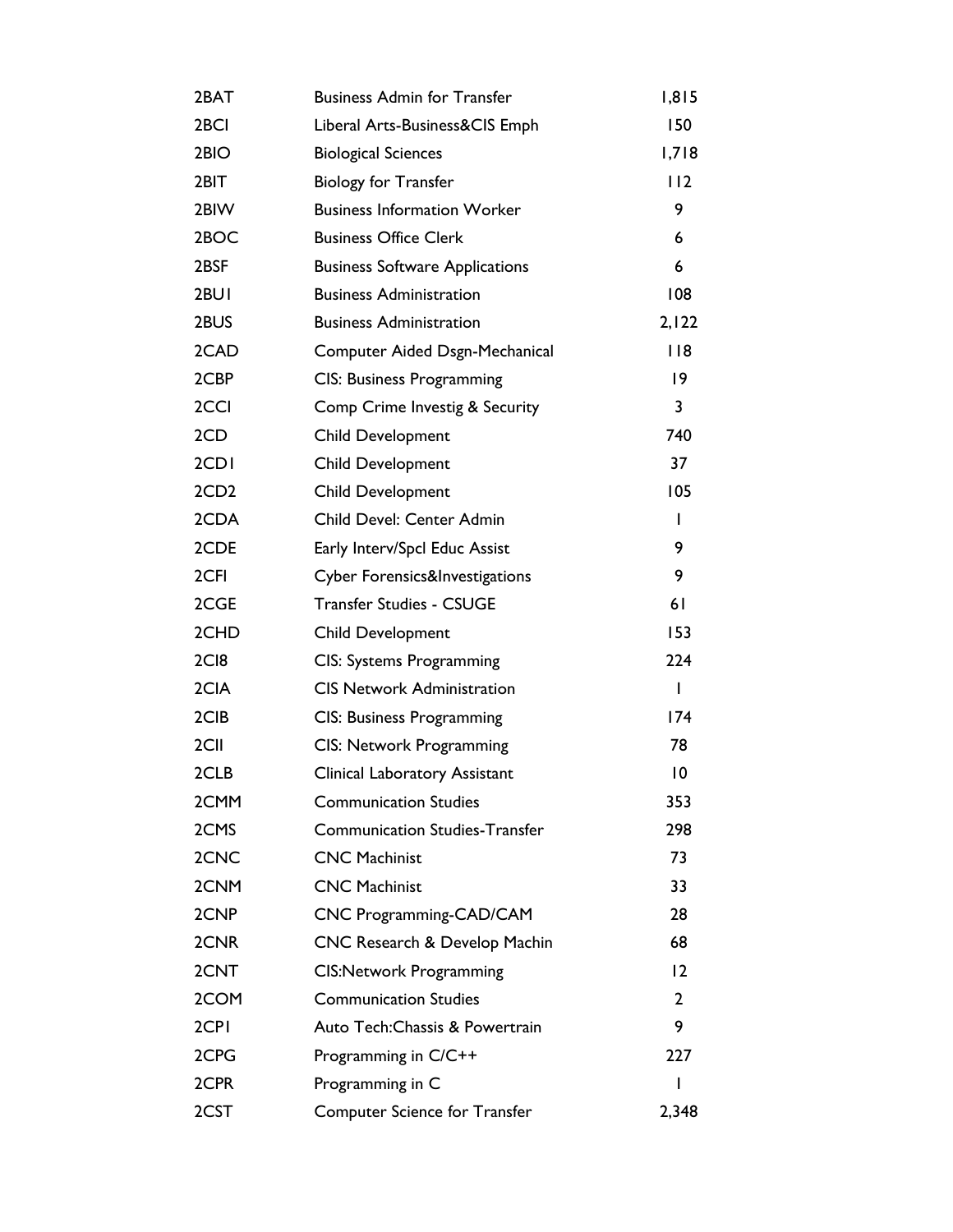| 2DCA             | Drafting: Comp Aided Desgn               | $\mathbf{2}$   |
|------------------|------------------------------------------|----------------|
| 2DDB             | Databse Dsgn for Dvlpr(Oracle)           | 3              |
| 2DDP             | Database Devlpmnt Practitioner           | 12             |
| 2ECM             | Early Childhood Mental Health            | 21             |
| 2ECP             | Environm Compli & Pollut Prev            | $\overline{2}$ |
| 2ECT             | Early Childhood Ed for Trnsfer           | 206            |
| 2EGT             | English for Transfer                     | 147            |
| 2EM <sub>2</sub> | Energy Manag & Buildng Science           | $\overline{7}$ |
| 2EMB             | Energy Manag & Buildng Science           | 12             |
| 2EMG             | Energy Manag & Climate Policy            | L              |
| 2EMS             | Energy Manag & Buildng Science           | 34             |
| 2EN5             | English                                  | 343            |
| 2ENS             | <b>Enterprise Security Profession</b>    | 64             |
| 2ENT             | Entrepreneurship                         | 48             |
| 2EOT             | <b>Economics for Transfer</b>            | 454            |
| 2ER <sub>I</sub> | Envi Resource Mgmt&Poll Prev             | 18             |
| 2ERM             | <b>Envir Resource Mgmt&amp;Poll Prev</b> | 4              |
| 2ES <sub>2</sub> | <b>Biodiversity Specialist</b>           | L              |
| 2ESB             | <b>Biodiversity Specialist</b>           | $\mathbf{2}$   |
| 2ESP             | <b>Enterprise Security Profession</b>    | 3              |
| 2FET             | Film, TV&Elect Media for Trans           | 76             |
| 2FL <sub>2</sub> | Film/TV: Production                      | 50             |
| 2FLT             | Film/TV Production: TV Emph              | $\overline{2}$ |
| 2FPR             | Film/TV: Production                      | 272            |
| 2FSB             | Facility&Sustainable Bldg Mgt            | 108            |
| 2FTC             | <b>Computer Animation</b>                | I              |
| 2FTV             | Film/TV: Animation                       | 216            |
| 2GDI             | <b>Graphic Design</b>                    | 425            |
| 2GD <sub>2</sub> | <b>Graphic Design</b>                    | 36             |
| 2GEA             | General Educ for AA Degree               | L              |
| 2GLI             | <b>Global Studies</b>                    | 3              |
| 2GLO             | <b>Global Studies</b>                    | 74             |
| 2GST             | Auto: Gen. Service Technician            | 41             |
| 2HMN             | <b>Humanities</b>                        | 42             |
| 2HSC             | High School Student                      | 1,832          |
| 2HST             | History for Transfer                     | 137            |
| 2HUM             | <b>Humanities</b>                        |                |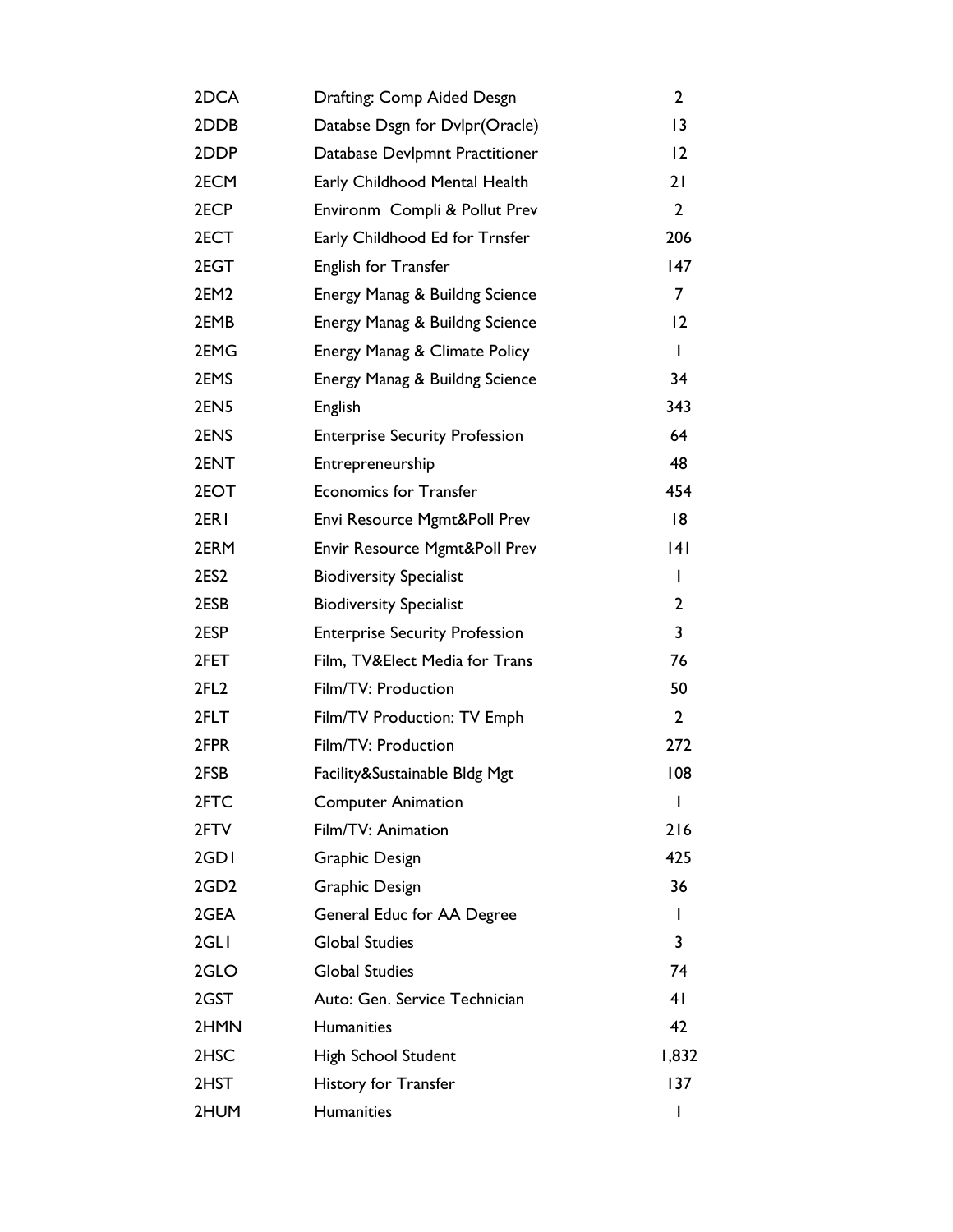| 2IBE                          | Auto Techncn: Int Eng Perf Tech      | $\mathbf{2}$    |
|-------------------------------|--------------------------------------|-----------------|
| 2 C                           | <b>Intercultural Studies</b>         | 63              |
| 2IC3                          | <b>Intercultural Studies</b>         | L               |
| 2ICU                          | <b>Intercultural Studies</b>         | П               |
| 2IDS                          | Interactive Design                   | 6               |
| 2INS                          | Insurance and Coding                 | 39              |
| 2ITC                          | Transfer Studies - IGETC/CSU         | 61              |
| 2ITU                          | Transfer Studies - IGETC/UC          | 125             |
| $2$ $R$                       | Journalism                           | 75              |
| 2JRT                          | Journalism for Transfer              | 59              |
| $2$ $\mathsf{V}$ $\mathsf{A}$ | Programming in JAVA                  | 153             |
| 2KIN                          | Kinesiology for Transfer             | 558             |
| 2LA                           | <b>Liberal Arts</b>                  | T               |
| 2LDR                          | Leadership and Social Change         | 10              |
| 2LPS                          | Law, Pub Plcy, & Soc for Transfer    | $\overline{10}$ |
| 2LVN                          | <b>LVN Transition To RN</b>          | 3               |
| 2MAI                          | Med Asst: Insurance & Coding         | T               |
| 2MAR                          | <b>Marketing Management</b>          | 263             |
| 2MCO                          | Mfg & Des: CNC Machine Operat        | $\mathbf{I}$    |
| 2MCR                          | <b>Medical Records Clerk</b>         | 10              |
| 2MD <sub>I</sub>              | Mandarin                             | 33              |
| 2MDR                          | Mandarin                             | 25              |
| 2ME3                          | <b>Medical Reception</b>             | $ 9\rangle$     |
| 2MED                          | <b>Medical Assisting</b>             | 301             |
| 2MEK                          | Med Asst: EKG Technician             | I               |
| 2MFC                          | <b>Medical File Clerk</b>            | 6               |
| 2MGM                          | Management                           | 6               |
| 2MIS                          | Management Inform Syst Support       | 8               |
| 2MLB                          | Lab Assisting                        | 43              |
| 2MLT                          | <b>Medical Laboratory Technology</b> | 227             |
| 2MSE                          | <b>Medical Secretary</b>             | 8               |
| 2MT                           | Massage Therapy                      | $\overline{0}$  |
| 2MT <sub>2</sub>              | Massage Therapy                      | $\mathbf{2}$    |
| 2MTH                          | Mathematics-Transfer                 | 462             |
| 2MTR                          | <b>Medical Transcription</b>         | 16              |
| 2MUI                          | <b>Music</b>                         | 170             |
| 2NBS                          | <b>Network Basics</b>                | 6               |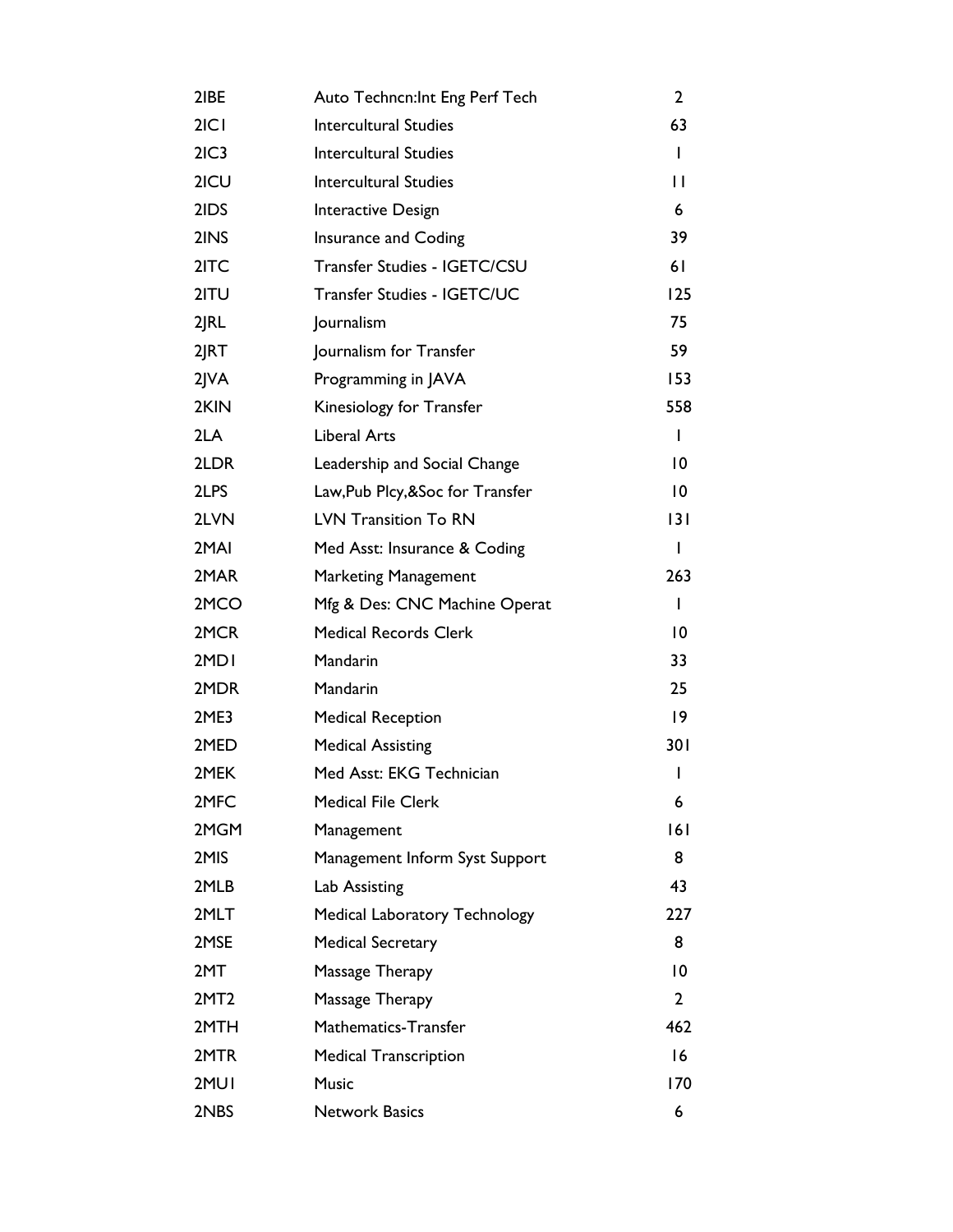| 2NMU            | No Major: Undergraduate               | 3              |
|-----------------|---------------------------------------|----------------|
| 2NUR            | <b>Registered Nurse</b>               | 1,858          |
| 2NW1            | <b>Network Administration</b>         | 8              |
| 2NWA            | Network Administration                | 66             |
| 2NWR            | <b>Network Administration</b>         | 9              |
| 2OSS            | Out of state students                 | $\overline{2}$ |
| 2PAR            | <b>Paralegal Studies</b>              | 290            |
| 2PEN            | Pro/Engineer                          | 24             |
| 2PER            | Programming in PERL                   | 4              |
| 2PFT            | <b>Personal Fitness Trainer</b>       | $\mathbf{I}$   |
| 2PHB            | Phlebotomy Technician I               | 79             |
| 2PHI            | Philosophy                            | T              |
| 2PHT            | Photographic Arts                     | 61             |
| 2PIO            | Personal Interest Only                | 12             |
| 2PIT            | Philosophy for Transfer               | 46             |
| 2PJM            | Project Management Practitner         | 53             |
| 2PMM            | <b>Product Model Making</b>           | 42             |
| 2PPR            | Project Management Practitner         | 8              |
| 2PRL            | <b>Public Relations</b>               | 4              |
| 2PRO            | Professional Photography              | 46             |
| 2PST            | <b>Political Science for Transfer</b> | 312            |
| 2PUB            | <b>Public Relations</b>               | $\overline{2}$ |
| 2PYN            | Programming in Python                 | 219            |
| 2PYT            | Psychology for Transfer               | 1,050          |
| 2QCT            | <b>Quality Control Technician</b>     | 12             |
| 2RES            | <b>Real Estate</b>                    | 246            |
| 2SBS            | Lib Arts-Soc & Behavioral Sci         | 617            |
| 2SCR            | Film/TV: Screenwriting                | 72             |
| 2SCT            | Sociology for Transfer                | 458            |
| 2S <sub>1</sub> | Soc  st St:Gen St for Transfer        | 9              |
| 2SME            | Lib Arts-Sci, Math&Engineering        | 1,124          |
| 2SMG            | Auto Techncn: Smog Technician         | 15             |
| 2SP9            | <b>Speech Communication</b>           | 7              |
| 2SPL            | Spatial Art                           | 10             |
| 2SS             | Social Science                        | $\mathbf{2}$   |
| 2TEC            | <b>Technical Communications</b>       | I              |
| 2ULX            | Unix/Linux Operating System           | 25             |